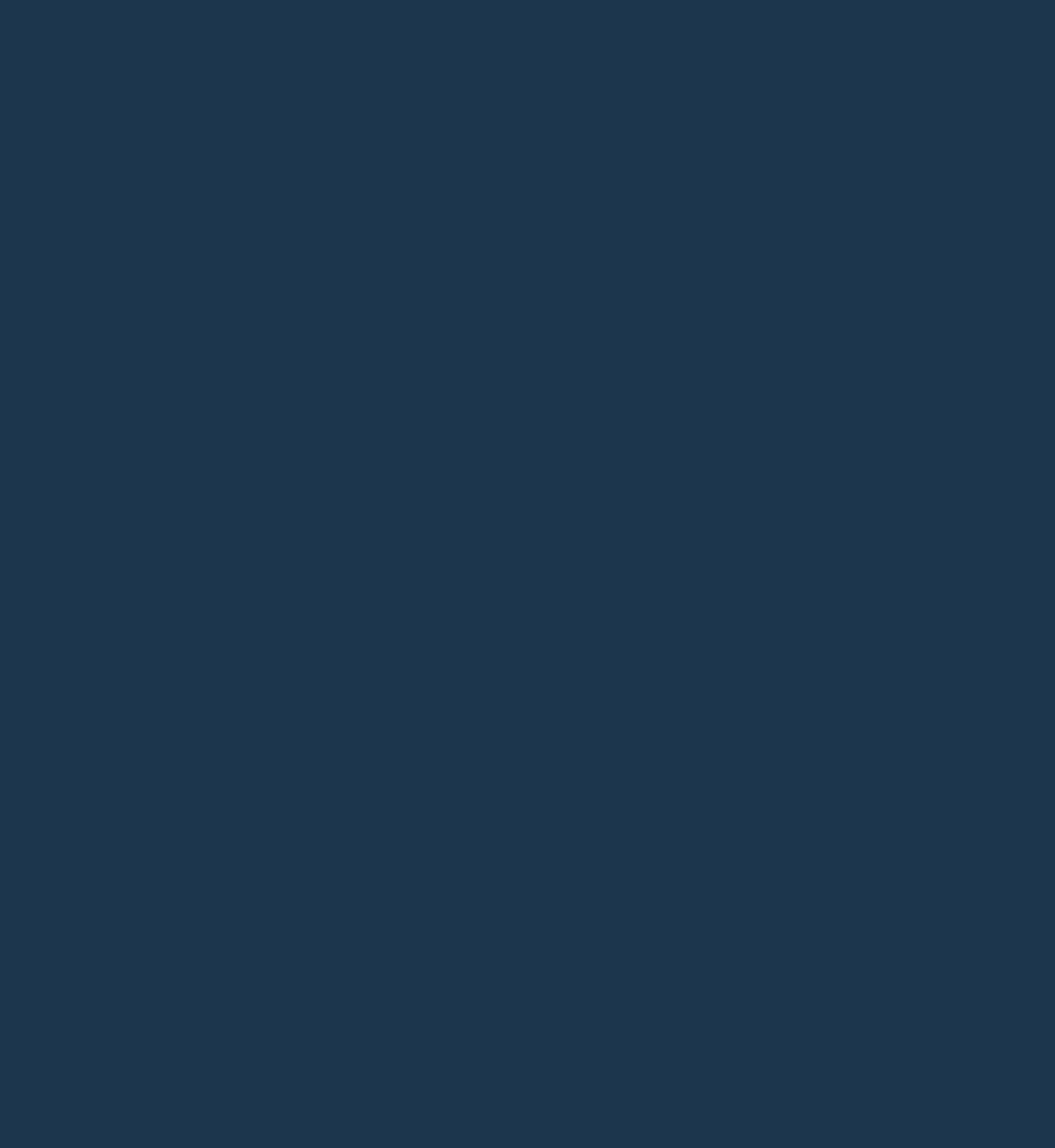

Whether you're here for a tipple, a bite or a little bit of both, settle in and make yourself comfortable.

Classic cocktails and signature serves. New world, old world and out of this world wines. Ales, crafts and ciders. And a range of virgin cocktails fit for the most special of occasions. The next few pages have you covered.

So kick back and leave the world behind you.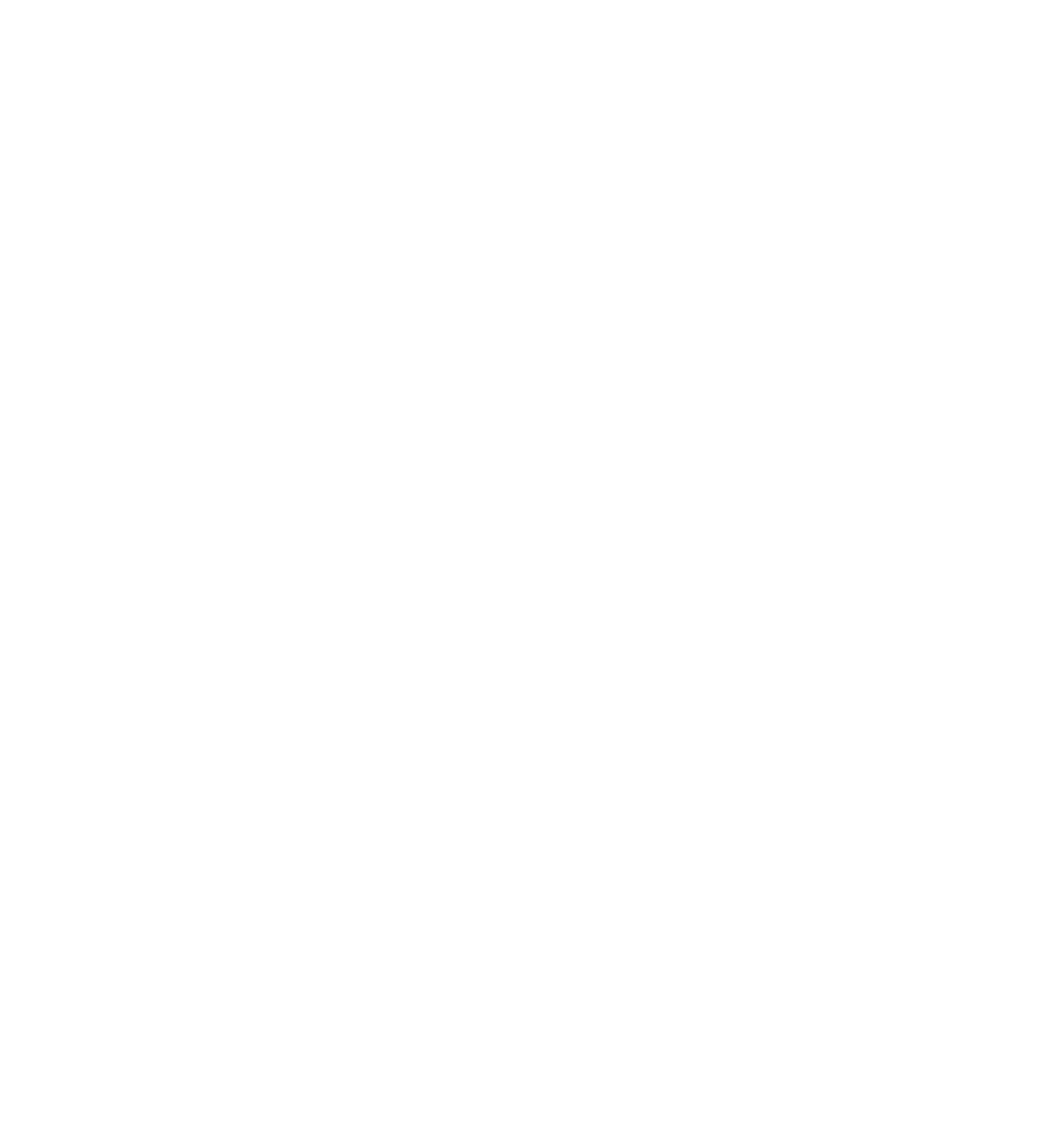## Bar Snacks

## Choose 3 for £15

#### Crispy Chicken Goujons *- 6 -*

Buttermilk fried boneless chicken tenders, served with chipotle mayo *1065 kcal*

#### Fried Cod Fingers *- 6 -*

Served in a flour tortilla *695 kcal*

#### Sausage Roll *- 6 -*

Served with a red onion chutney *263 kcal*

#### Pigs in blankets *- 6 -*

In a honey & mustard glaze served with harissa mayo *429 kcal*

#### Olives (VG) *- 5 -*

Served with bread and oil *835 kcal*

Whitebait *- 6 -*

Deep fried served with lemon and garlic mayo *552 kcal*

Vegan Fish Fingers (VG) *- 6 -*

Battered and fried banana blossom served with mushy peas and tartare sauce *545 kcal*

Hummus (VG) *- 5 -*

Served with flatbread and olive oil *485 kcal*

Mushrooms in Garlic (V) *- 6 - 324 kcal*

Gourmet Triple-cooked Chips *- 5.5 -*

Served with BBQ and sour cream dips *882 kcal*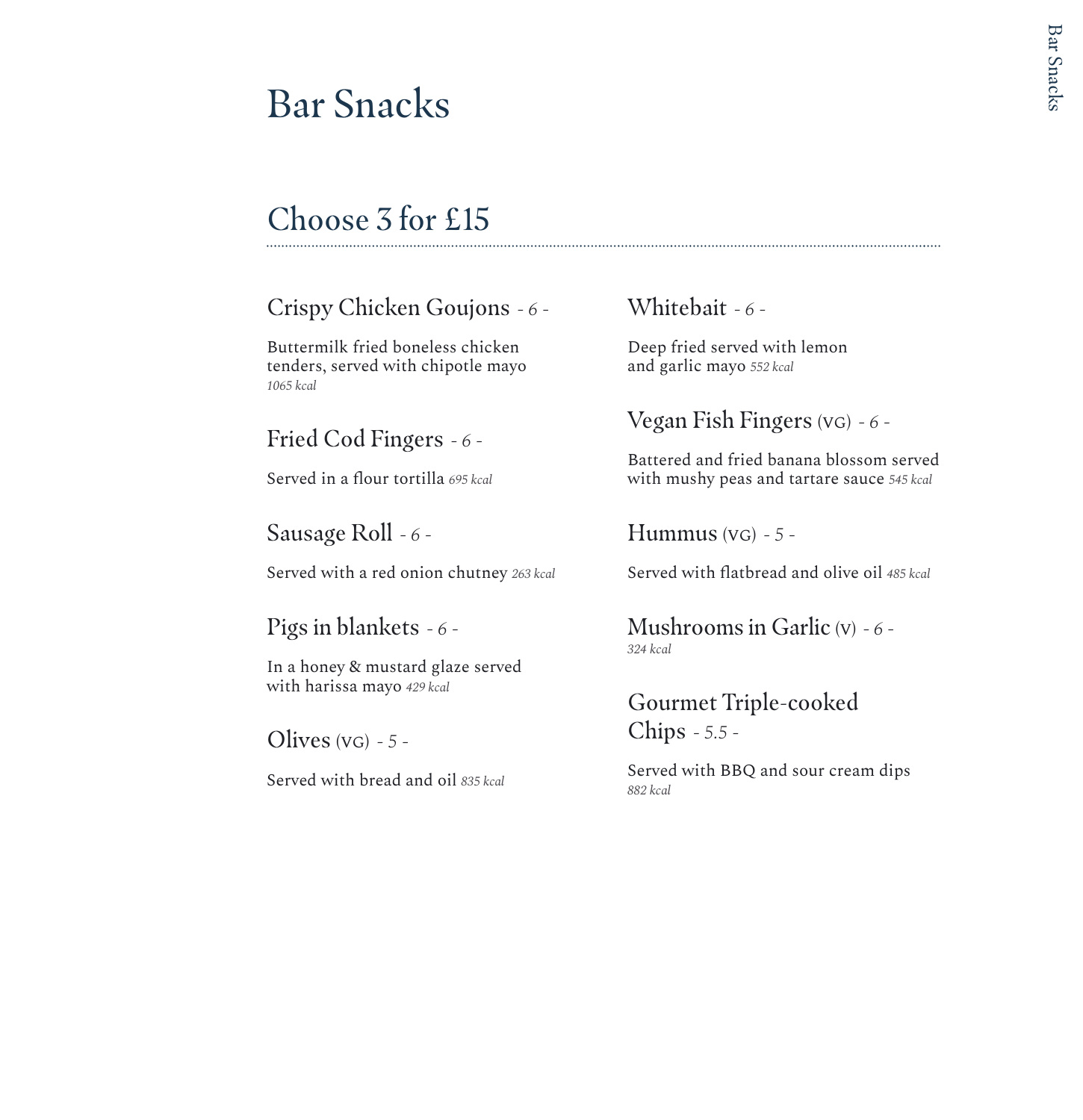### Sandwiches

Served on sourdough bread with skin-on fries.

Pastrami *- 9 - 925 kcal*

Chicken & Avocado *- 9 - 910 kcal*

Coronation Chicken *- 9 - 1036 kcal*

Tuna & Cucumber *- 9 - 944 kcal*

#### The Clermont Club *- 11.5 -*

Chicken, bacon, egg, lettuce, tomato and mayo, served on toasted granary bread *1549 kcal*

Vegan Club (VG) *- 9 -*

Roast butternut squash, rocket, red onion, and hummus *1247 kcal*

(V) indicates suitable for Vegetarians. (VG) indicates suitable for Vegans.

Adults need around 2,000 kcal a day.

If you have any dietary requirements, allergens or intolerances, please inform your server before ordering. For more detail of allergenic ingredients used in our menu, we have an information pack available. Please note that our kitchen and food service areas are not nut-free or allergen-free environments. All weights are approximate before cooking. We take animal welfare very seriously, please review our full policy on our website www.glhhotels.com. All prices are inclusive of VAT at the current rate. A discretionary service charge of 12.5% will be added to your bill.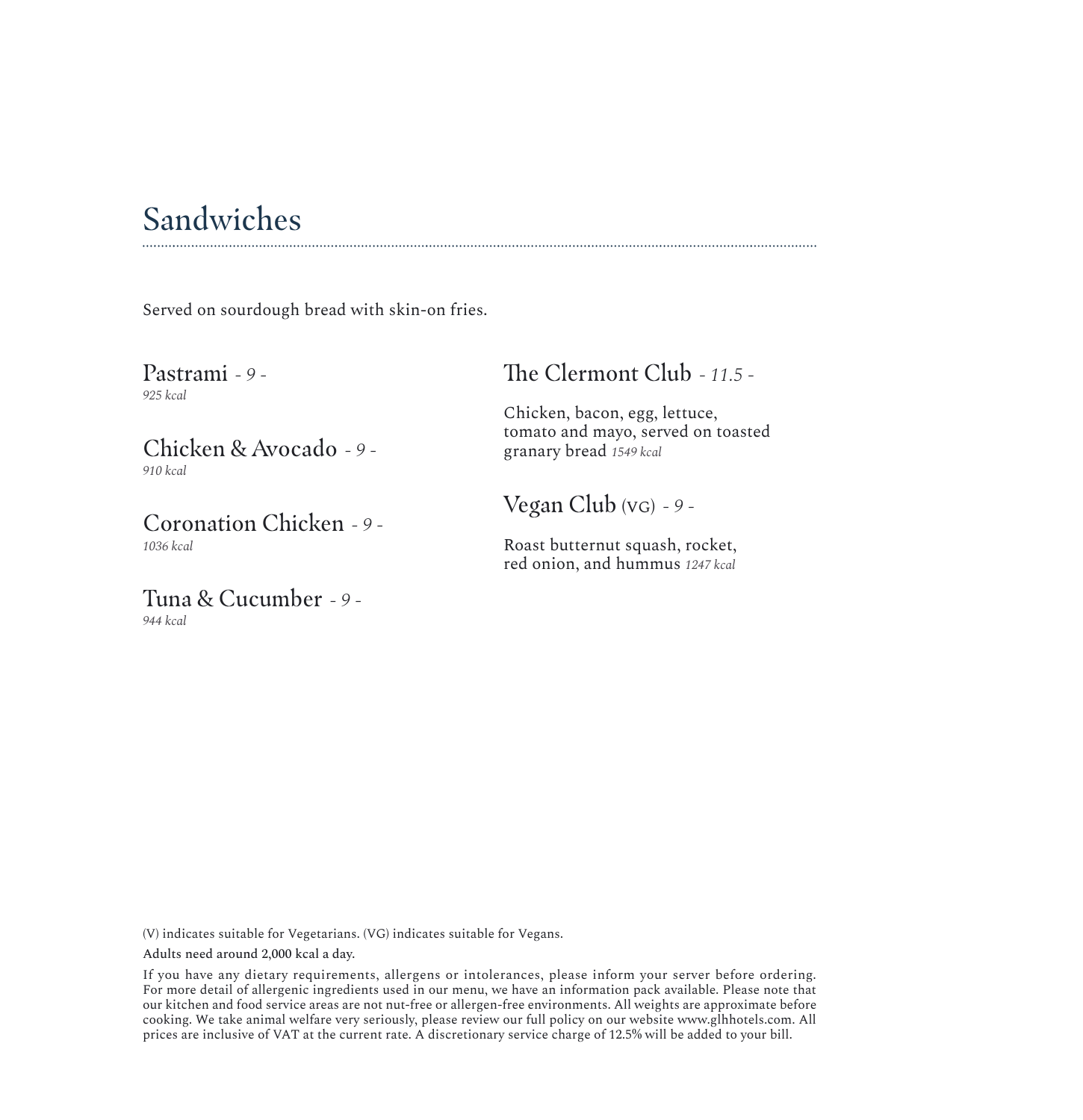# Champagne & Wine

| Champagne & Sparkling                                                                                                                                                                        | 125ml         | <b>Bottle</b> |
|----------------------------------------------------------------------------------------------------------------------------------------------------------------------------------------------|---------------|---------------|
|                                                                                                                                                                                              |               |               |
| Palladiano Durello Spumante                                                                                                                                                                  |               | $-9 - -41$    |
| Veneto, Italy                                                                                                                                                                                |               |               |
| Delicate and lively on the palate with ripe fruit, zesty acidity<br>and a clean, refreshing finish.                                                                                          |               |               |
| Chapel Down Sparkling Wine                                                                                                                                                                   | $-10 - -43 -$ |               |
| East Sussex, England                                                                                                                                                                         |               |               |
| Traditional method sparkling wine from East Sussex - green apple,<br>ripe pear and toasted brioche - this wine is fresh and elegant.                                                         |               |               |
| Lanson Père Et Fils                                                                                                                                                                          | $-14 - 65 -$  |               |
| The blending and ageing process gives the wines a rich body and a<br>deep complexity. The flavours are well-develop and the aromas are<br>as elegant as rich.                                |               |               |
| Lanson Rosé                                                                                                                                                                                  | $-15 - -70$   |               |
| A non-vintage cuvée. Made from a delicate blend of the three main<br>Champagne grape varieties.                                                                                              |               |               |
| <b>Veuve Clicquot</b>                                                                                                                                                                        |               | $-75-$        |
| At first, fresh, delicate & saline. Juicy candied apricots and toasted<br>notes lead to a complex bouquet of figs, dried fruits, honey, truffle<br>& mocha, alongside soft vanilla & nutmeg. |               |               |
| Dom Pérignon NV                                                                                                                                                                              |               | $-190-$       |
| The undisputed King of Champagnes. Big and rich, with lovely<br>Pinot aromas. Absolutely sublime.                                                                                            |               |               |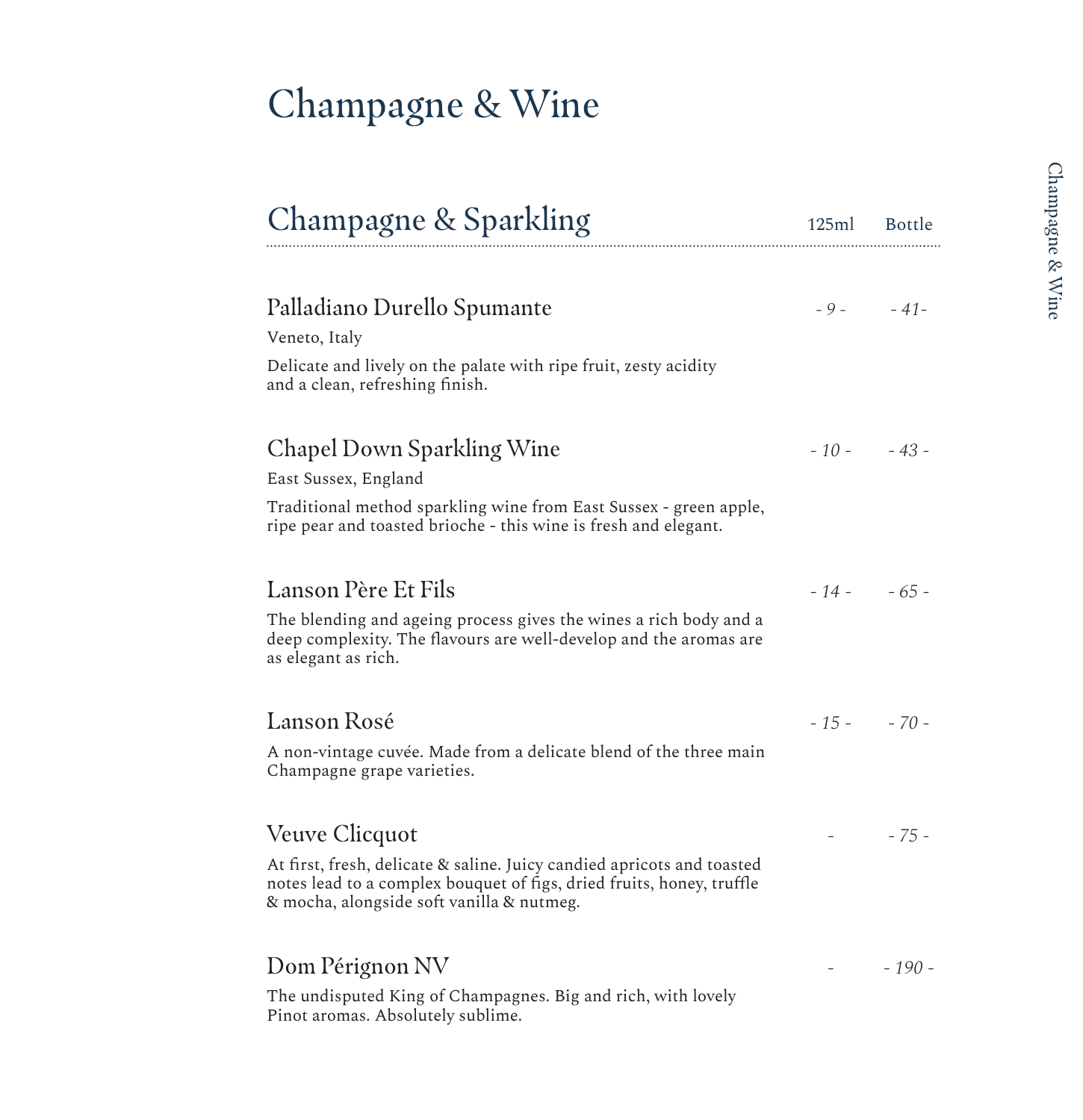| Principato Pinot Grigio Rosato<br>Provincia di Pavia, Italy<br>Crisp, dry with an aromatic nose with soft red fruits<br>and cherry notes - juicy and delicious. | $-10 - -13 - -34$ |  |
|-----------------------------------------------------------------------------------------------------------------------------------------------------------------|-------------------|--|
| Chapel Down Rosé<br>East Sussex, England                                                                                                                        | $-40-$            |  |

Seaside salinity and mandarin zest on the nose. There's a beach pebble minerality texture to the palate along with a blood orange tang.

. . . . . . . . . . . . . .

Fancy something smaller? Just ask for a 125ml glass.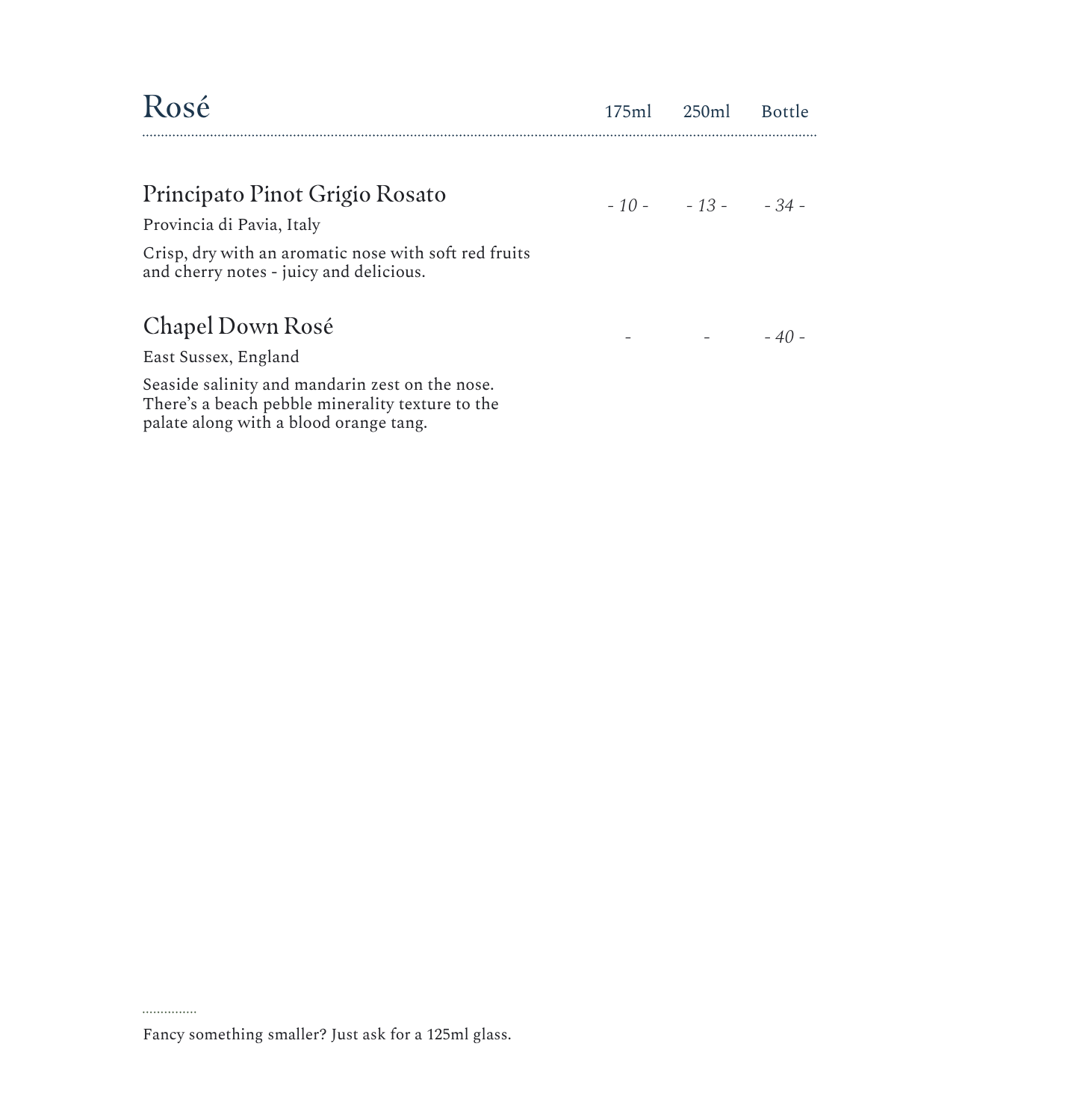|                      | White   Soft & Fruity                                                                                                                                                     | 175ml |                    | 250ml Bottle |
|----------------------|---------------------------------------------------------------------------------------------------------------------------------------------------------------------------|-------|--------------------|--------------|
|                      |                                                                                                                                                                           |       |                    |              |
|                      | Percheron Chenin Blanc                                                                                                                                                    |       | $-9 - 10 - 29 -$   |              |
|                      | Western Cape, South Africa                                                                                                                                                |       |                    |              |
|                      | Aromatic with delicious subtle perfumed aromas<br>with white peach and hints of jasmine on the nose.                                                                      |       |                    |              |
|                      | Cave de l'Ormarine 'Carte Noire'                                                                                                                                          |       |                    | $-36$        |
|                      | Picpoul de Pinet, France                                                                                                                                                  |       |                    |              |
|                      | Generous notes of white fruits and citrus. Well balanced<br>and lively on the palate with delicate lemony notes.                                                          |       |                    |              |
|                      | Adobe Reserva Viognier (Organic)                                                                                                                                          |       | $-12 - 15 - 142 -$ |              |
|                      | D.O. Valle Central, Chile                                                                                                                                                 |       |                    |              |
|                      | Rich aromas of citrus, orange peel and dried apricot,<br>fresh pears and white peaches, plus hints of candied fruit.                                                      |       |                    |              |
|                      | <b>Shadow Point Chardonnay</b>                                                                                                                                            |       | $-13 - 16 - -44$   |              |
| Monterey, USA        |                                                                                                                                                                           |       |                    |              |
|                      | This is modern Californian Chardonnay, which displays<br>ripe stone fruit, soft oak and also lovely freshness.                                                            |       |                    |              |
|                      | Henners Native Grace Barrel Chardonnay                                                                                                                                    |       |                    | $-49-$       |
| East Sussex, England |                                                                                                                                                                           |       |                    |              |
|                      | Apple, lemon and stone fruit aromas with some toasty<br>and buttery notes and a citrus streak. Delicate spice<br>and creamy, textural richness from time spent in barrel. |       |                    |              |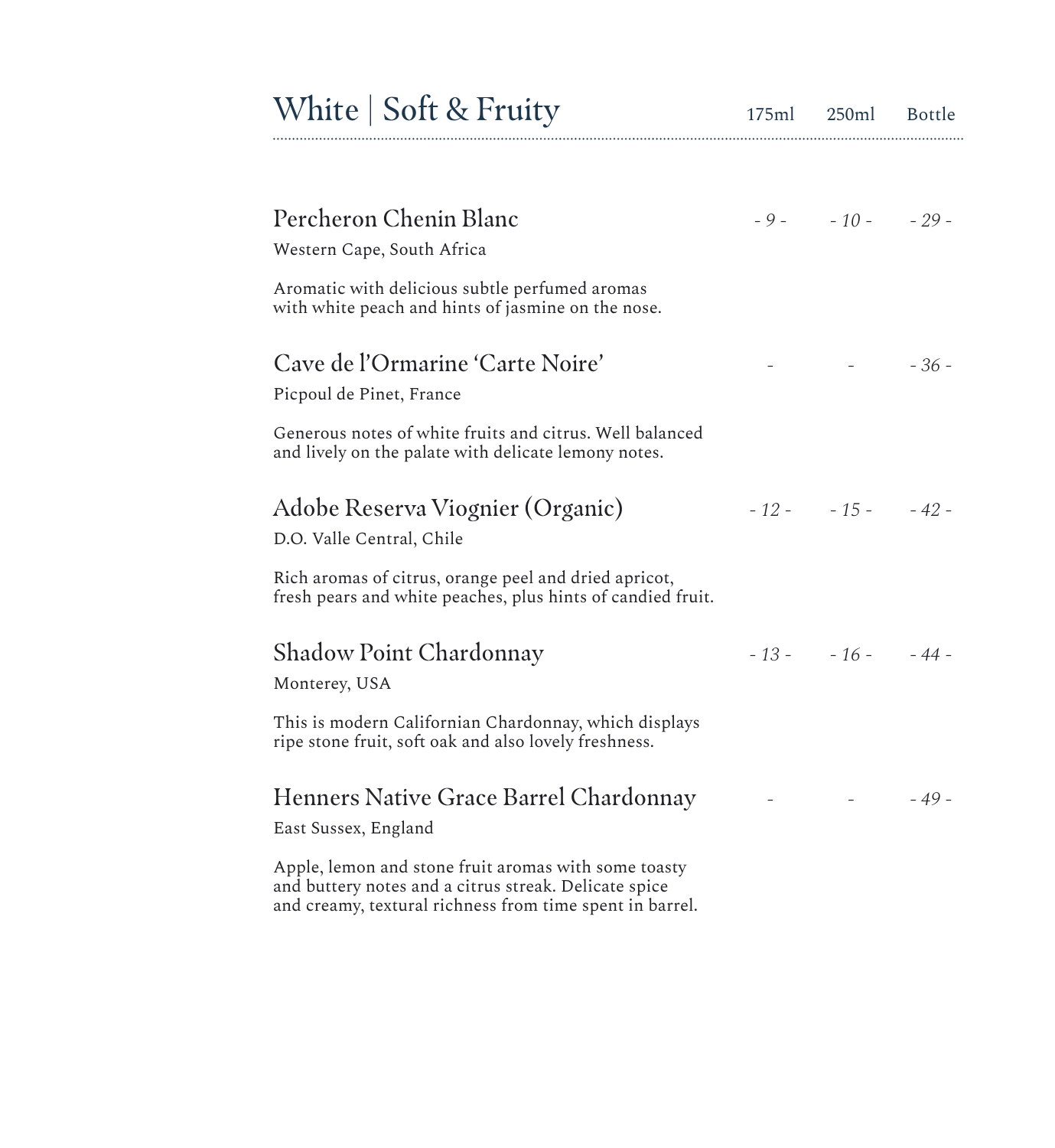| White   Crisp & Refreshing                                                                                                      | 175ml | 250ml               | <b>Bottle</b> |
|---------------------------------------------------------------------------------------------------------------------------------|-------|---------------------|---------------|
|                                                                                                                                 |       |                     |               |
| Piattini Pinot Grigio                                                                                                           |       | $-10 - 11 - -32 -$  |               |
| Delle Venezie, Italy                                                                                                            |       |                     |               |
| Apple aromas with hints of honey, peach and layers<br>of orchard fruit, spice and fresh citrus acidity.                         |       |                     |               |
| <b>Fontanino Riesling</b>                                                                                                       |       | $-11 - -14 - -40 -$ |               |
| Piemonte, Italy                                                                                                                 |       |                     |               |
| Classic dry Riesling with aromas of lime, petrol,<br>stone fruit and a touch of lemongrass.                                     |       |                     |               |
| La Leyenda de Las Cruces Sauvignon Blanc                                                                                        |       |                     | $-42-$        |
| Valle de Leyda, Chile                                                                                                           |       |                     |               |
| Pink grapefruit, peach, a zesty palate with a<br>mouthwatering finish.                                                          |       |                     |               |
| Domaine de Maltaverne Pouilly-Fumé<br>'L'Ammonite'                                                                              |       |                     | $-56-$        |
| Loire Valley, France                                                                                                            |       |                     |               |
| Light, dry, classic and elegant with a flinty edge. The<br>palate is rich, ripe with smoky notes and a grassy finish.           |       |                     |               |
| Domaine de la Motte Chablis Premier<br>Cru Vau-Ligneau                                                                          |       |                     | - 66 -        |
| Burgundy, France                                                                                                                |       |                     |               |
| Lightly toasted buttery oak on the nose, the palate<br>is complex and mineral yet ripe with plenty of fresh<br>Chablis acidity. |       |                     |               |
| .                                                                                                                               |       |                     |               |

Fancy something smaller? Just ask for a 125ml glass.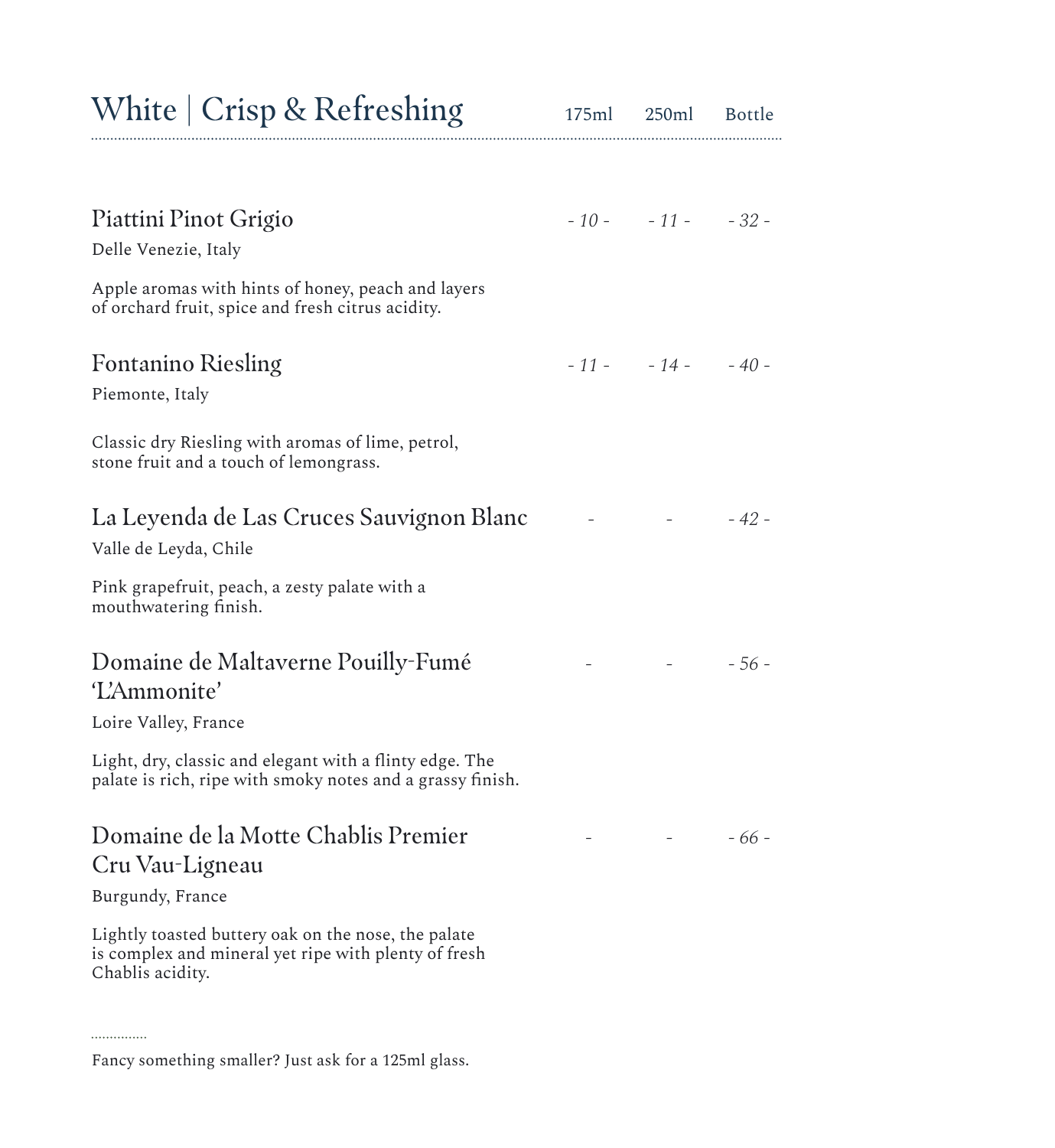| Red   Bold & Luscious                                                                                                                                                                                                                      | 175ml | 250ml               | <b>Bottle</b> |
|--------------------------------------------------------------------------------------------------------------------------------------------------------------------------------------------------------------------------------------------|-------|---------------------|---------------|
|                                                                                                                                                                                                                                            |       |                     |               |
| Percheron Shiraz Mourvèdre                                                                                                                                                                                                                 |       | $-9 - 10 - 29 -$    |               |
| Western Cape, South Africa                                                                                                                                                                                                                 |       |                     |               |
| Aromatic with delicious subtle perfumed aromas<br>with white peach and hints of jasmine on the nose.                                                                                                                                       |       |                     |               |
| Benjamin Malbec                                                                                                                                                                                                                            |       | $-11 - -14 - -37 -$ |               |
| Mendoza, Argentina                                                                                                                                                                                                                         |       |                     |               |
| Purple red in colour, bright and intense. Fruity aromas<br>of plum and cherry, balanced with a smooth long finish.                                                                                                                         |       |                     |               |
| Cadus Tupungato Appellation Malbec                                                                                                                                                                                                         |       |                     | $-49-$        |
| Uco Valley, Argentina                                                                                                                                                                                                                      |       |                     |               |
| Intense purple in colour, the wine displays great depth<br>of black fruits, fresh herbal notes and spice. The palate is<br>elegant with lovely weight, bright black fruits and fresh<br>acidity. The finish is long and has silky tannins. |       |                     |               |
| Barolo Contea di Castiglione                                                                                                                                                                                                               |       |                     | $-55-$        |
| Piemonte, Italy                                                                                                                                                                                                                            |       |                     |               |
| A complex nose of ripe strawberry, dried cherry and<br>cinnamon spice with delicate floral and violet notes.                                                                                                                               |       |                     |               |
| Domaine Chante Cigale,                                                                                                                                                                                                                     |       |                     | $-60-$        |
| Châteauneuf-du-Pape Rouge                                                                                                                                                                                                                  |       |                     |               |
| Rhône, France                                                                                                                                                                                                                              |       |                     |               |
| Blended by Alex Favier, one of the region's<br>best winemakers, this is an archetypal and rustic<br>Châteauneuf-du-Pape; spiced black fruit aromas<br>and a powerful, warm palate.                                                         |       |                     |               |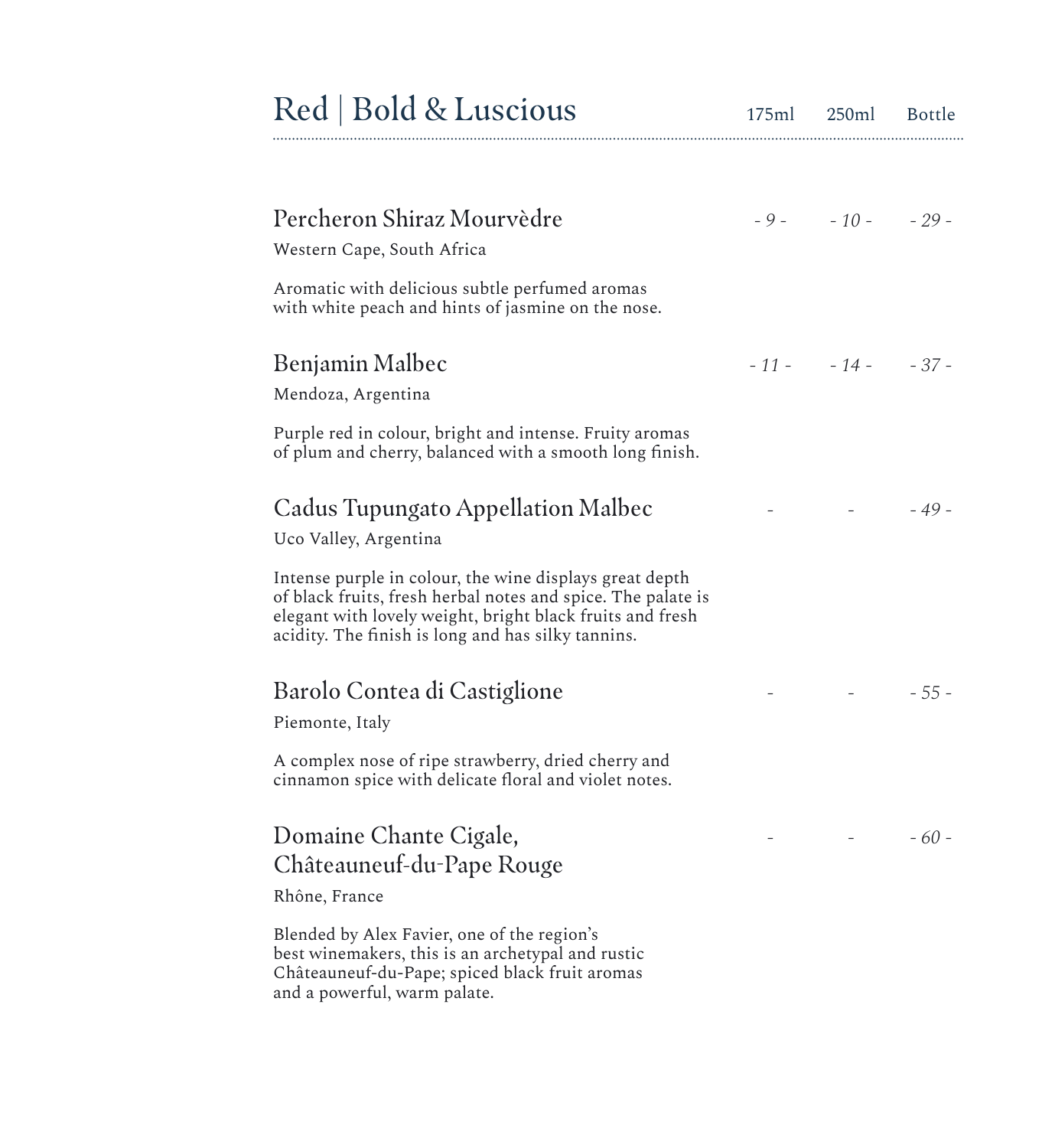| Red   Soft & Juicy                                                                                                                                                   | $175ml - 250ml$     | <b>Bottle</b> |
|----------------------------------------------------------------------------------------------------------------------------------------------------------------------|---------------------|---------------|
|                                                                                                                                                                      |                     |               |
| Domaine Mas Bahourat Merlot<br>Gard, France                                                                                                                          | $-10 - 11 - 32 -$   |               |
| Deliciously ripe fruit with dark fruits, a touch of<br>Earl Grey and bergamont.                                                                                      |                     |               |
| Sixty Clicks Shiraz Mataro<br>Victoria, Australia                                                                                                                    | $-11 - -14 - -40 -$ |               |
| Soft, open, chocolatey fruit has a clove note with<br>a palate of fresh brambly, cherry-red fruit that leads<br>to a gently spicy finish.                            |                     |               |
| Showdown Man Cabernet Sauvignon<br>California, USA                                                                                                                   | $-12 - -15 - -43 -$ |               |
| Ripe blackcurrant and wild berry fruit on the nose<br>complimented sweet vanilla oak. Rich cassis and black<br>cherry fruit on the palate with a soft, juicy finish. |                     |               |
| Boutinot 'Les Coteaux' Côtes du Rhône<br>Villages<br>Rhône, France                                                                                                   |                     | $-43-$        |
| Brambly fruit, subtle oaky nuances, lovely sweet spice<br>- warm star anise with a touch of cinnamon.                                                                |                     |               |
| <b>Greyrock Pinot Noir</b><br>New Zealand                                                                                                                            |                     | $-47-$        |
| Berry and ripe cherry aromas, with vibrant flavours of<br>red berries and spice. Fresh and lively palate, with silky<br>tannins and a lingering finish.              |                     |               |

. . . . . . . . . . . . .

Fancy something smaller? Just ask for a 125ml glass.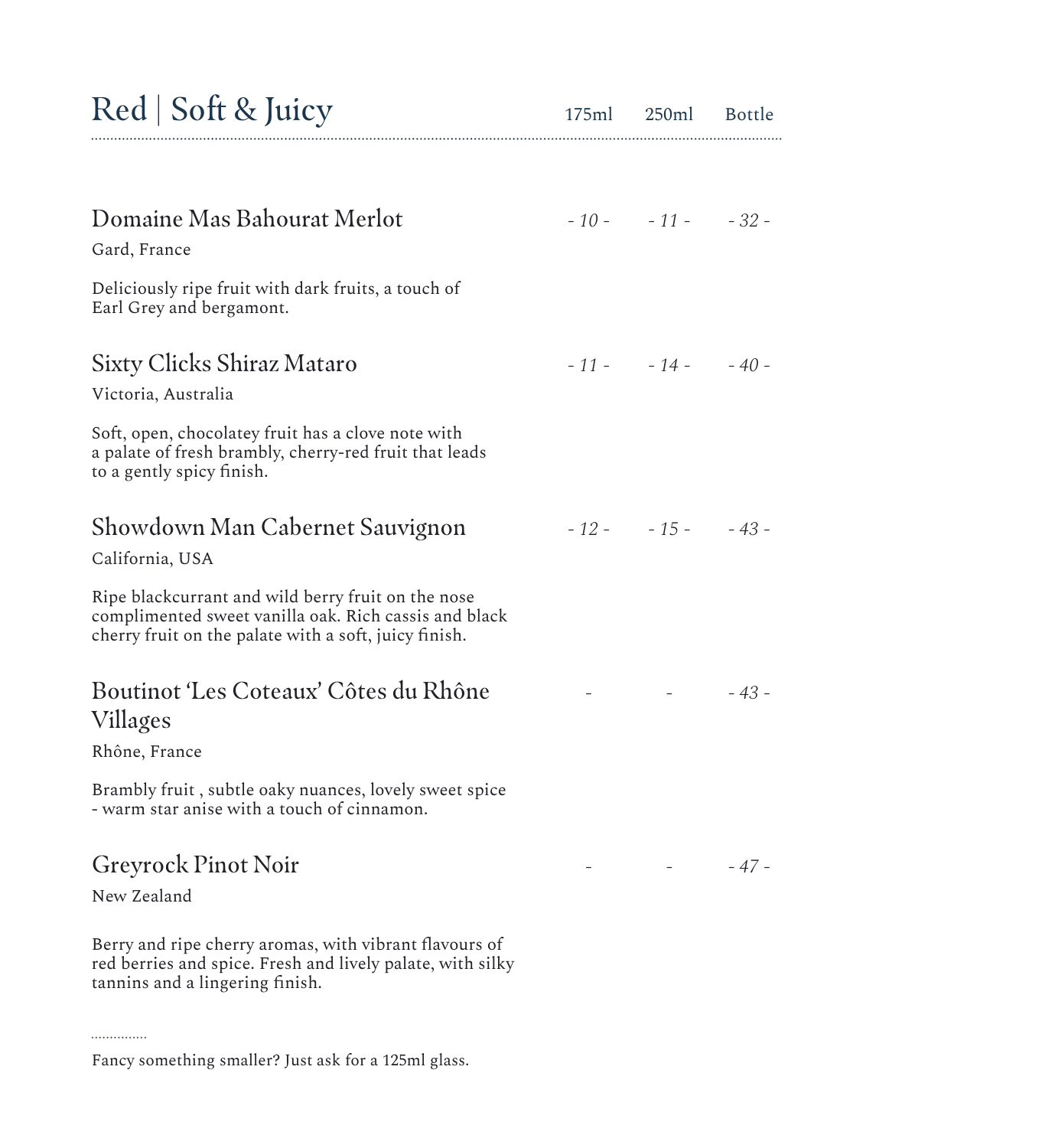## Signature Cocktails

Cognac Sour *- 13.5 -*

Martell V.S., lemon juice, vegan egg whites, peach archers, sugar syrup

Spice It Up *- 11.5 -*

Smoked Bulldog gin, lemon juice, cucumber, pepper syrup, vegan egg whites, grapefruit soda

#### Bombin *- 13.5 -*

Patrón Silver, Mezcal, melon liqueur, Amaretto, melon, thyme sprig, lime juice

#### Frozen G&T *- 11.5 -*

Hendrick's gin, lime juice, cucumber, sugar syrup, tonic water

Pillow of Foam *- 13.5 -*

Botanist gin, vermouth (Martini Extra Dry), lemon juice, vegan egg whites

Smoked Cuban Old Fashioned *- 13.5 -*

Ron Zacapa 23, sugar syrup, angostura

Bay Bramble *- 12.5 -*

Chivas Regal, bramble liqueur, lemon juice, agave syrup

Zombie *- 13.5 -*

W&N rum, Havana 7, Ron Zacapa 23, passion fruit purée, lime juice, pineapple juice, angostura, passion syrup

#### The Clermont *- 11.5 -*

Buffalo Trace bourbon, Amaretto, lemon juice, fig syrup, vegan egg whites

#### Sauvignon Cooler *- 13.5 -*

Bacardi rum, St~Germain elderflower, passion fruit purée, sauvignon blanc

Orange Pisco Fizz *- 12.5 -*

Pisco, Aperol, orange juice, lemon juice, orgeat syrup, vegan egg whites

#### Bramble Vodka Tea Sour *- 12.5*

Absolute Citron vodka, blackberries, sugar syrup, lemon juice, tea, vegan egg whites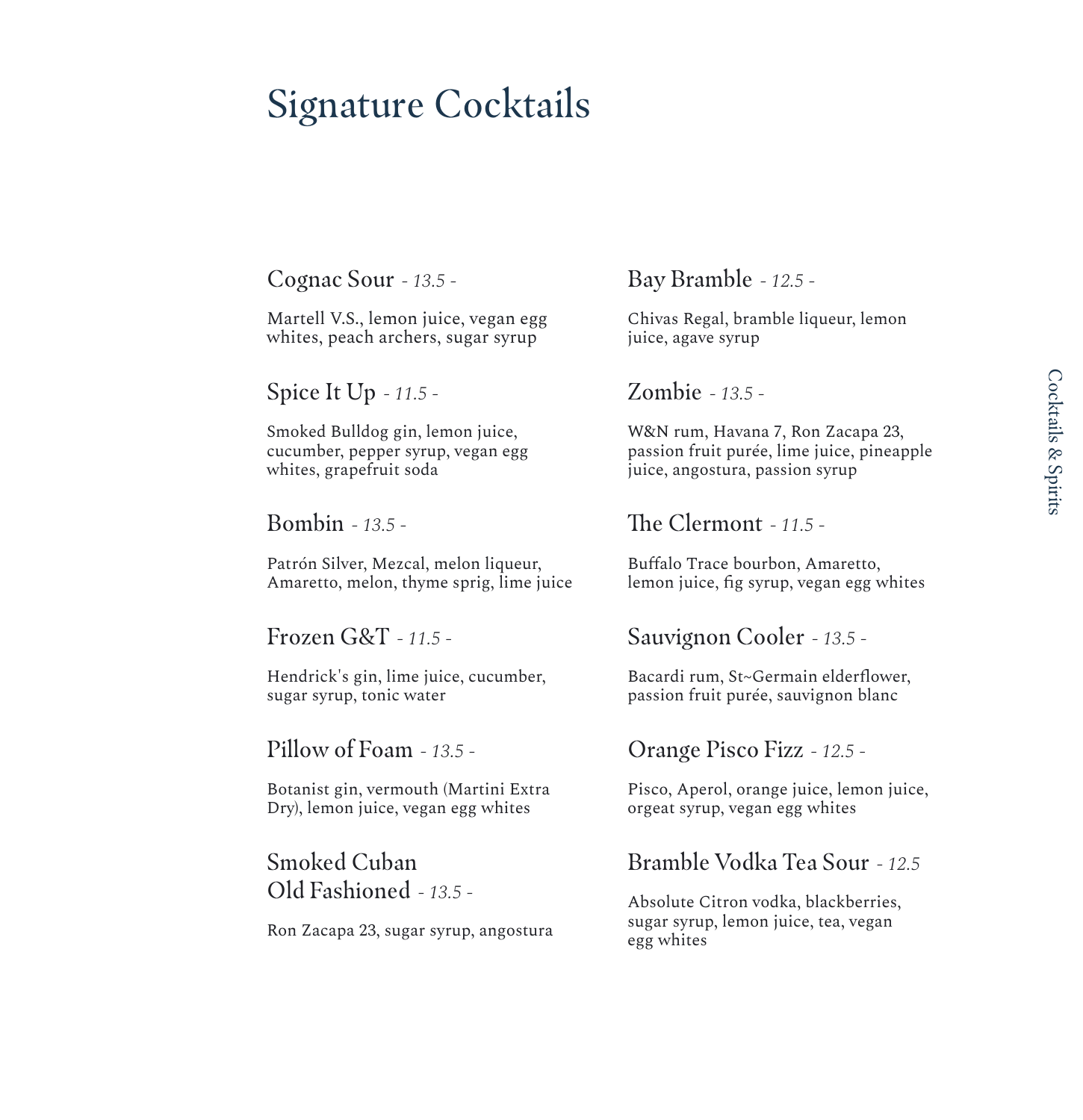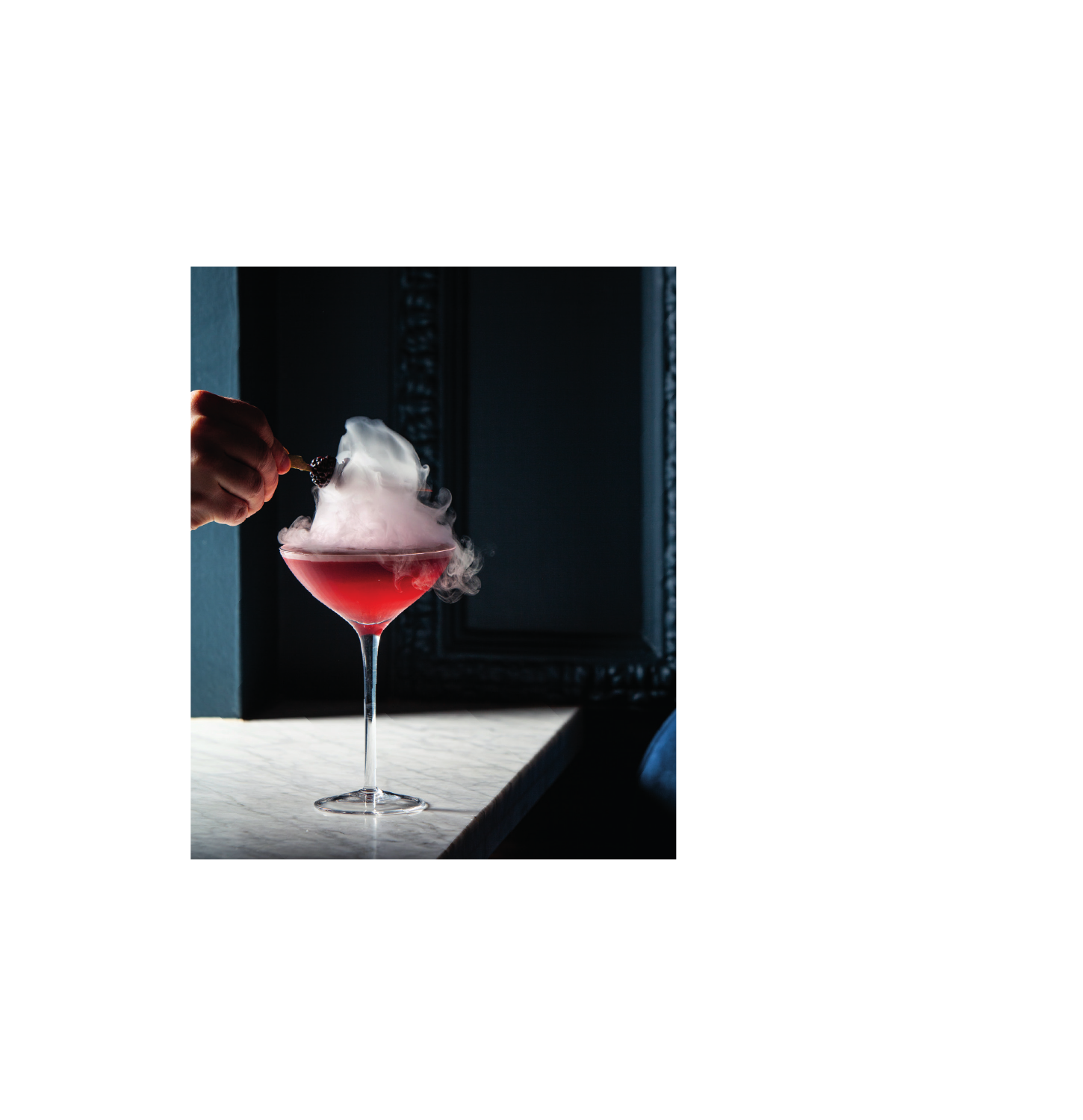## Classic Cocktails

Bellini *- 11.5 -*

Peach purée, sparkling wine

Espresso Martini *- 11.5 -*

Absolute Vanilla vodka, espresso, Kahlúa, sugar syrup

#### Sour Your Way – Pisco, Whisky or Amaretto *- 12.5 -*

Lemon juice, sugar syrup, vegan egg whites

NY Sour *- 12.5 -*

Buffalo Trace bourbon, lemon juice, sugar syrup, vegan egg whites, red wine float

Negroni *- 11.5 -*

Beefeater gin, Campari, Martini rosso

Porn Star Martini *- 13.5 -*

Sailor Jerry rum, apry, passion fruit purée, pineapple juice, sugar syrup

Dark & Stormy *- 12.5 -*

Havana 7 rum, fresh lime, ginger beer

Margarita *- 12.5 -*

Tequila, orange liqueur, lime juice

Long Island Iced Tea *- 13.5 -*

Havana 7 rum, gin, vodka, orange liqueur, tequila, lemon juice, Coca Cola

#### Mojito *- 11.5 -*

Havana 7 rum, mint, lime juice, sugar syrup, soda water

#### Strawberry Daiquiri *- 11.5 -*

Bacardi rum, strawberry purée, fraise, lime juice, sugar syrup

#### Pina Colada *- 11.5 -*

Barcardi rum, Malibu, coconut cream, pineapple juice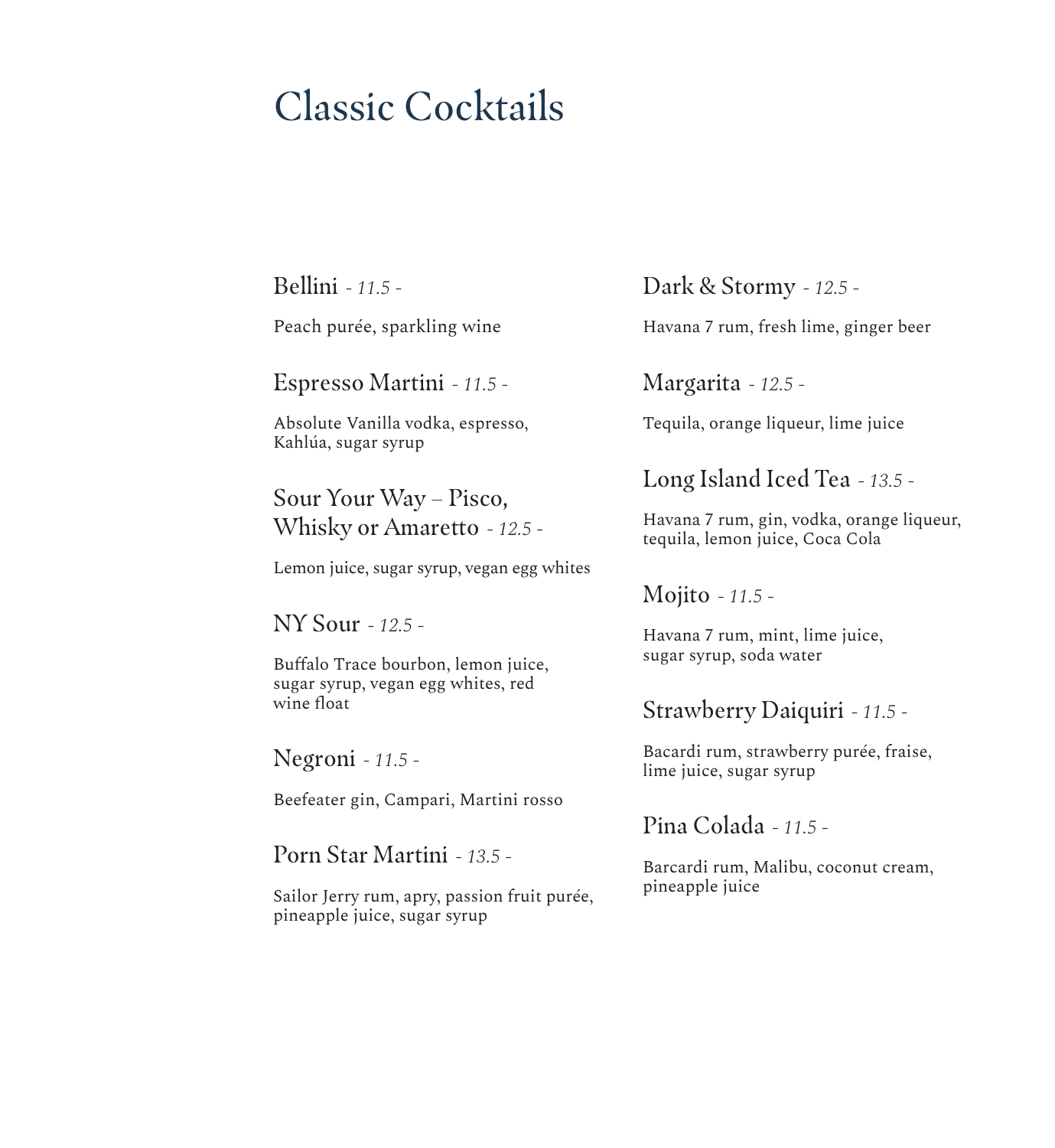# Non-Alcoholics

Citrus Punch *- 9 -*

Fresh lemon and lime, lemonade

#### Virgin Daiquiri *- 9 -*

Strawberry purée, lime juice, sugar syrup, cloudy apple juice

#### Virgin Mojito *- 9 -*

Mint, lime juice, sugar syrup, soda water

#### Virgin Passion Fruit Martini *- 9 -*

Fresh passion fruit, passion fruit syrup, lime juice, vanilla, cloudy apple juice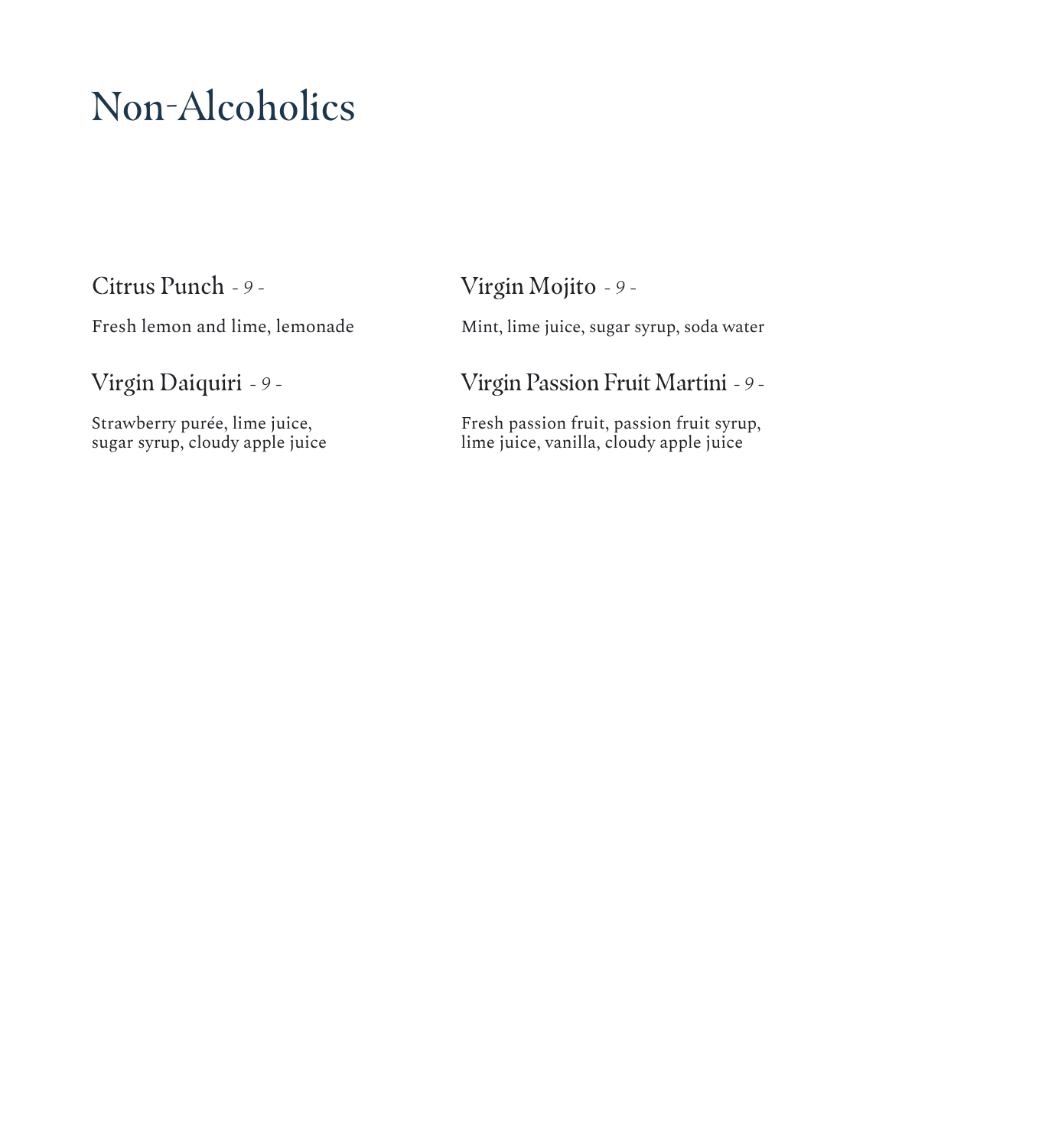# Spirits

## Vodka

Belvedere *- 9.5 -*

Grey Goose *- 10.5 -*

Stolichnaya Vanilla *- 9 -*

Finlandia Grapefruit *- 9 -*

### Rum

| <b>Appleton Signature Blend - 9.5 -</b> | Captain Morgan Spiced - 9 - |
|-----------------------------------------|-----------------------------|
| Captain Morgan Dark - 9 -               | Ron Zacapa 23 - 11 -        |

## Tequila

El Jimador Blanco *- 8.5 -* Patrón Silver *- 11 -*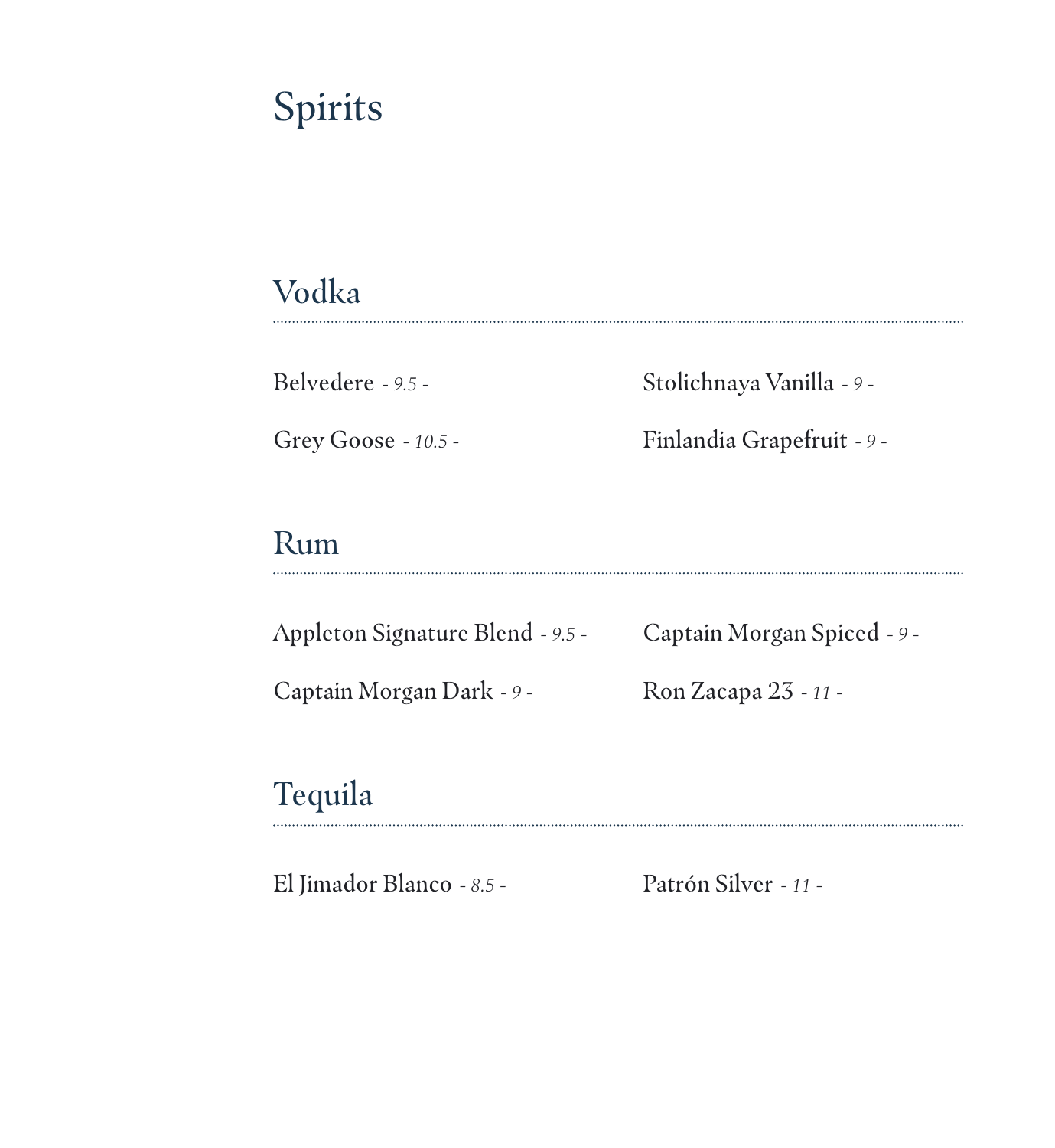#### Whisky

| Johnnie Walker Red - 9 -     | Johnnie Walker Black - 11 -  |
|------------------------------|------------------------------|
| Glenfiddich - 12 -           | Jameson Whiskey - 10 -       |
| Bourbon                      |                              |
| Jack Daniel's Old No.7 - 9 - | Buffalo Trace - 10 -         |
| Cognac                       |                              |
| Courvoisier® V.S. - 11 -     | Courvoisier® V.S.O.P. - 13 - |

### Liqueurs

. . . . . . . . . . . . .

| Baileys Irish Cream - 9 - | Kahlúa - $9-$  |
|---------------------------|----------------|
| Cointreau - 9 -           | Drambuie - 9 - |
| Amaretto - 9 -            | Sambuca - 9 -  |

All spirits are served as 50ml. Prefer a single 25ml serve? Just ask.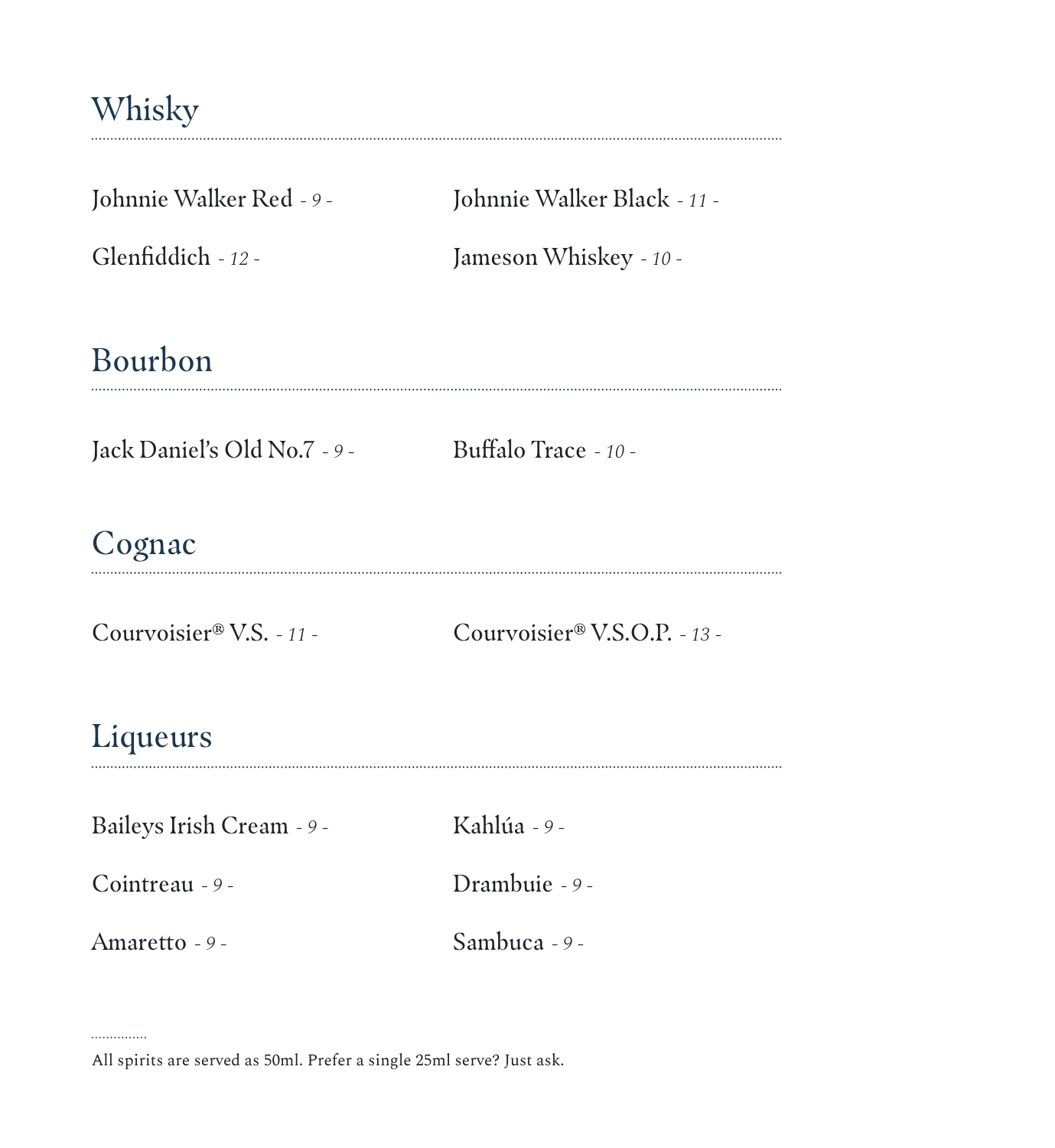## Gin

#### Bombay Sapphire *- 9.5 -*

The tantalising, smooth and complex taste with notes of fresh citrus and juniper flavours combined with an elegant, light spicy finish.

#### Hendrick's *- 10.5 -*

Made by the most curious of minds and imaginative spirit, with hints of coriander, juniper, citrus peel and an odd but marvellous infusion of rose petal and cucumber.

Roku *- 10 -*

Crafted by Japanese artisans, Roku is a multi-layered, perfectly balanced gin combining both traditional and six uniquely Japanese botanicals.

Monkey 47 *- 11 -*

A curious gin from the Black Forest in Germany. Made with 47 botanicals, including their 'secret weapon' commonly found in the Black Forest cranberries.

#### Beefeater Pink *- 9 -*

Beefeater Pink strawberry is the vibrant new Pink Gin made using the original Beefeater London Dry Recipe with the addition of Natural Strawberry flavouring to give it a vibrant and delicious strawberry taste.

#### Beefeater Orange *- 9 -*

Distilled British London Gin made with orange essence and fine botanicals.

#### Warner's Rhubarb *- 9 -*

Hand crafted British Gin, craft distilled on Falls Farm, exceptional gin using Queen Victoria's own personal rhubarb crop.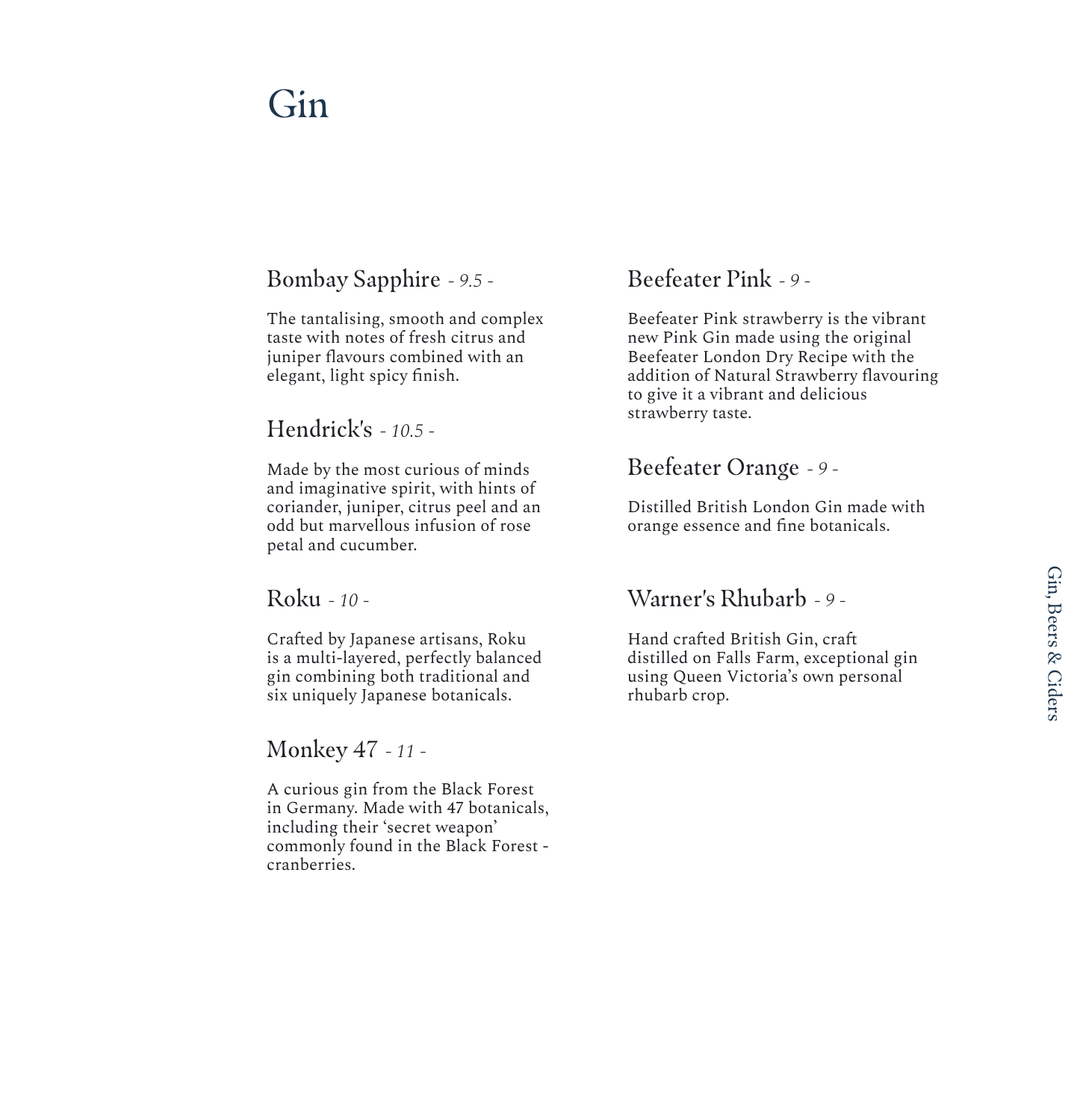# Beers & Ciders

| Stella Artois - 5.5 -             | Beck's $-5.5$ -       |
|-----------------------------------|-----------------------|
| Stella Artois Gluten Free - 5.5 - | Beck's $0\% - 5 -$    |
| Goose Island Midway - 6.5 -       | Camden Pale Ale - 6 - |
| $Corona - 6 -$                    | Magners $-6.5$ -      |
| Camden Hells - 6 -                | Magners Berries - 7 - |
| Budweiser - 5.5 -                 |                       |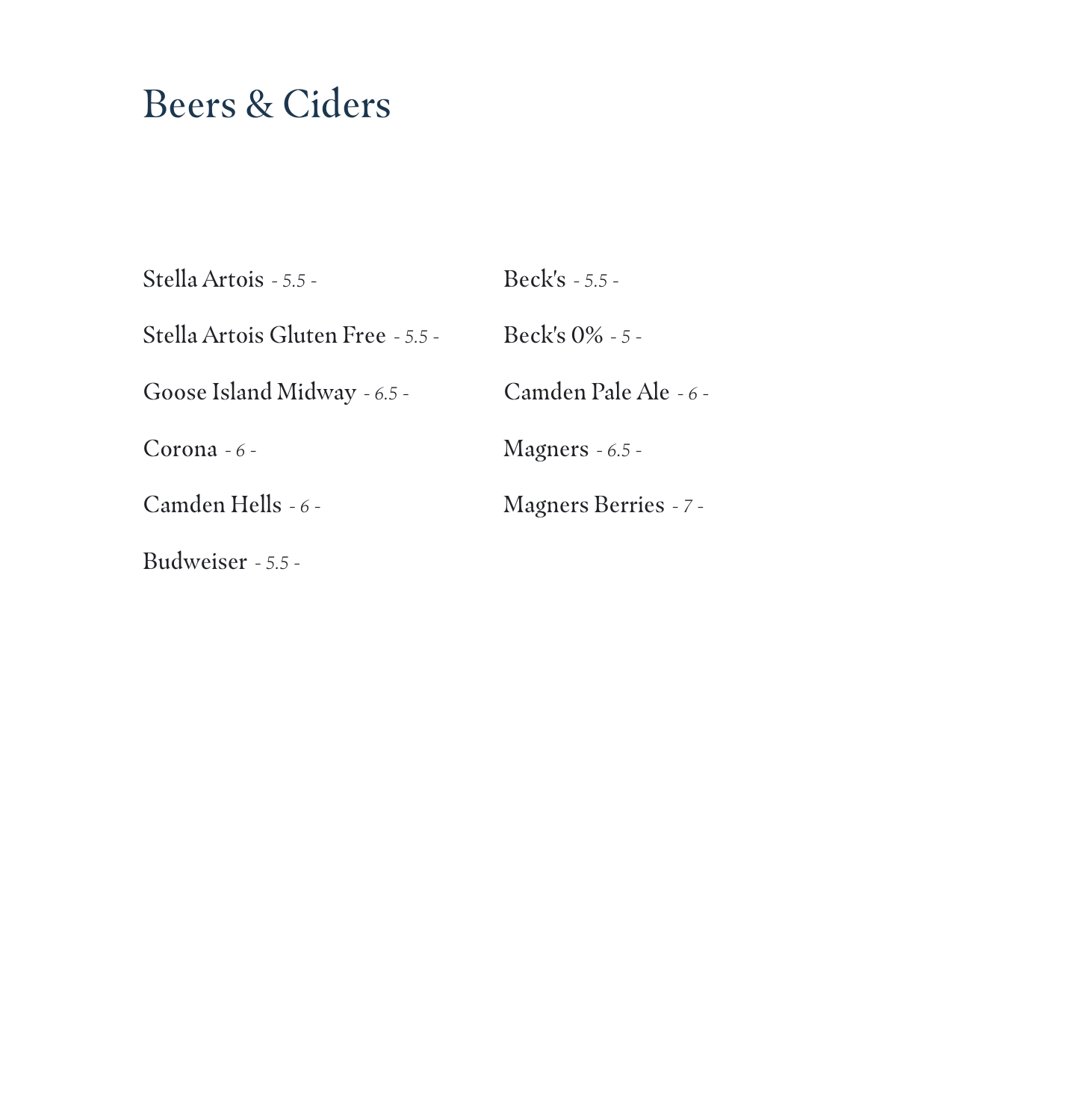# Soft & Hot Beverages

| Coca-Cola 330ml - 3.5 -       | Americano - 4.5 -            |
|-------------------------------|------------------------------|
| Diet Coke 330m1 - 3.5 -       | Latte $-4.5 -$               |
| Lemonade 330ml - 3.5 -        | Cappuccino - 4.5 -           |
| Orange Juice - 3 -            | $Flat White - 4.5 -$         |
| Apple Juice - 3 -             | $Espresso - 3.5 -$           |
| Mineral Water 330m1 - 2.8 -   | Macchiato - 3.5 -            |
| Sparkling Water 330m1 - 2.8 - | Café Mocha - 4.5 -           |
| Fever Tree Mixers 200ml - 3 - | Hot Chocolate - 4.5 -        |
|                               | <b>Breakfast Tea - 4.5 -</b> |
|                               | Speciality Tea - 5 -         |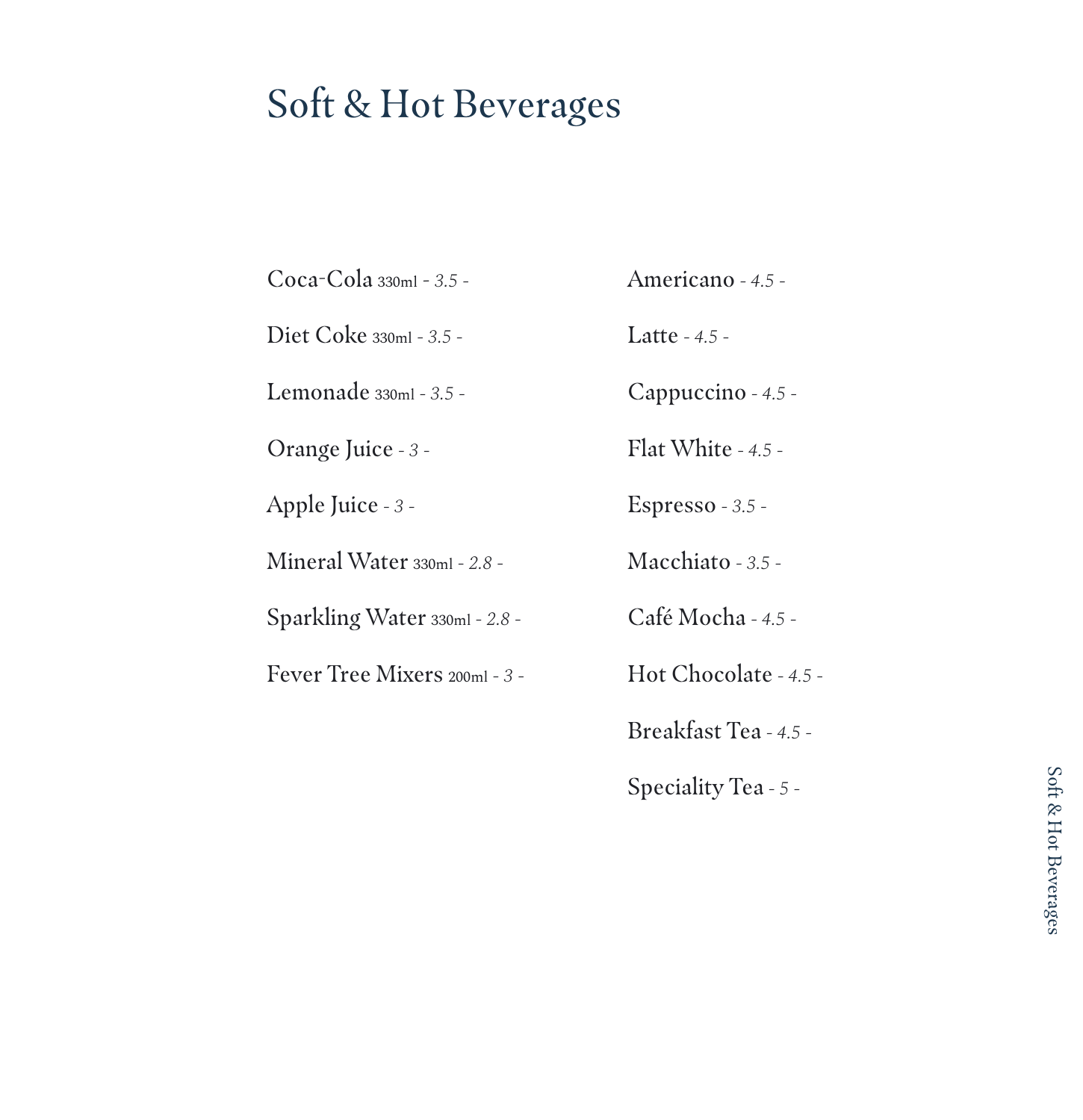All wines are 11-15% and Champagne 12-13% ABV. Beers/Cider 3.8-5.8%. Spirits 37.5-63% ABV. Liqueurs, Aperitifs<br>& Other 15-37% ABV. All prices are inclusive of VAT at the current rate. A discretionary 12.5% service charge w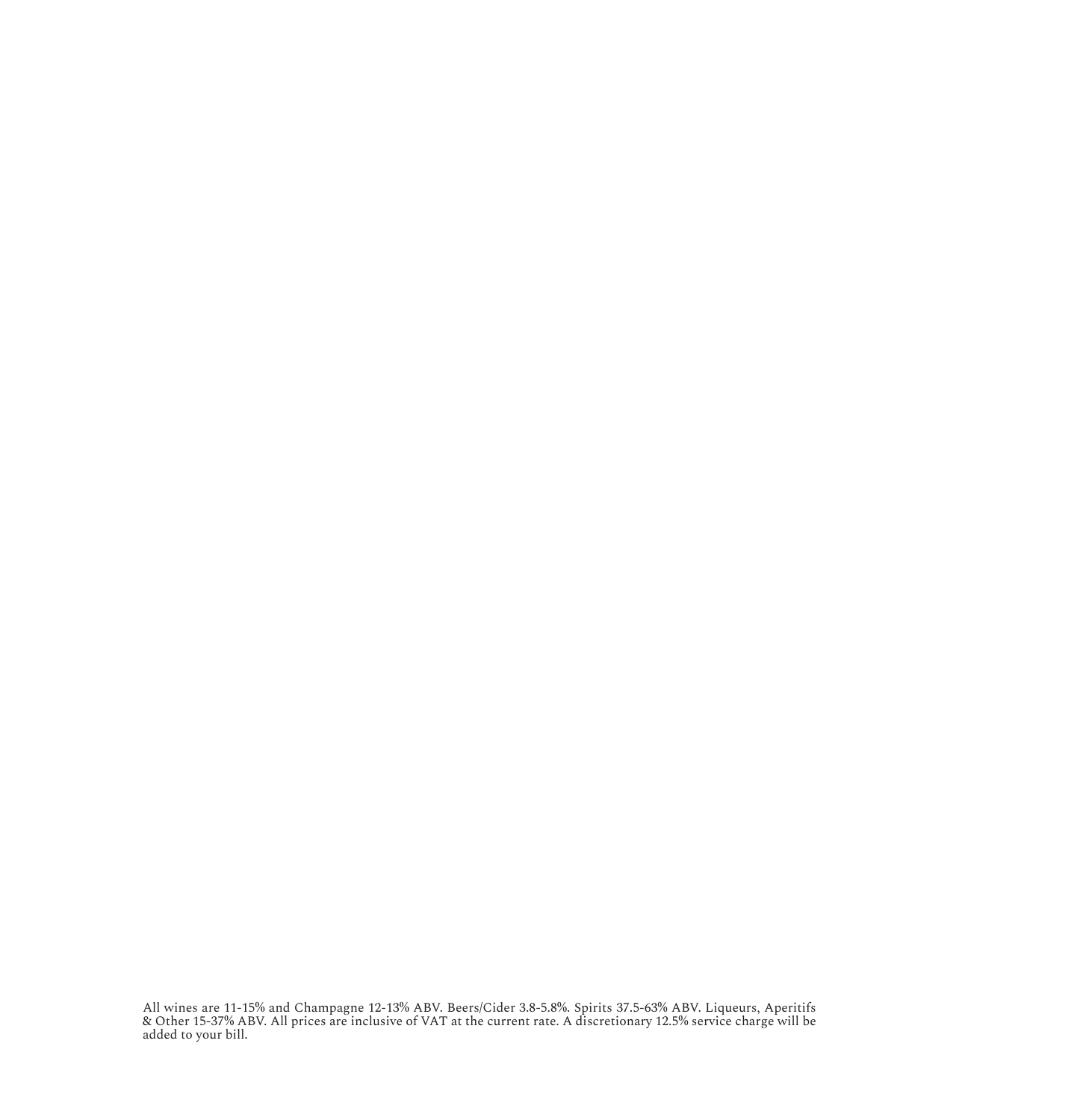# The Clermont Afternoon Tea *- 35 -*

Only available 12:00pm to 16:30pm

Add a glass of Chapel Down Sparkling wine *- 5 -* Add one of our Afternoon Tea cocktails *- 5 -* Add a glass of Lanson Père Et Fils Champagne *- 10 -*

### Sweets

Eton mess (V) *241 kcal/piece*

Victoria sponge (V) *241 kcal/piece*

Chocolate and orange tart (VG) *300 kcal/piece*

Fruit macarons (V) *270 kcal/piece*

### Scones

Traditional all butter scones, fruit and plain (V) *218 kcal*

Condiments: English strawberry & raspberry preserves (VG) *145 kcal/60g*

Cornish clotted cream (V) *321 kcal/60g*

### Savoury

Cucumber fingers (V) *62 kcal*

Cured ham & wholegrain mustard fingers *101 kcal*

Egg mayo & watercress fingers (V) *144 kcal*

Smoked salmon & cream cheese fingers *167 kcal*

### Tea or Coffee

English Breakfast Green Earl Grey Darjeeling Mint Fruit Chamomile

#### Cream Tea *- 11 -*

Traditional all butter scones, fruit and plain served with English strawberry & raspberry preserve and Cornish clotted cream. *684 kcal*

With your choice of tea or a speciality coffee.

(V) indicates suitable for Vegetarians. (VG) indicates suitable for Vegans. Adults need around 2,000 kcal a day. If you have any dietary requirements, allergens or intolerances, please inform your server before ordering. For more detail of allergenic ingredients used in our menu, we have an information pack available. Please note that our kitchen<br>and food service areas are not nut-free or allergen-free environments. All weights are approximate befo inclusive of VAT at the current rate. A discretionary service charge of 12.5% will be added to your bill.